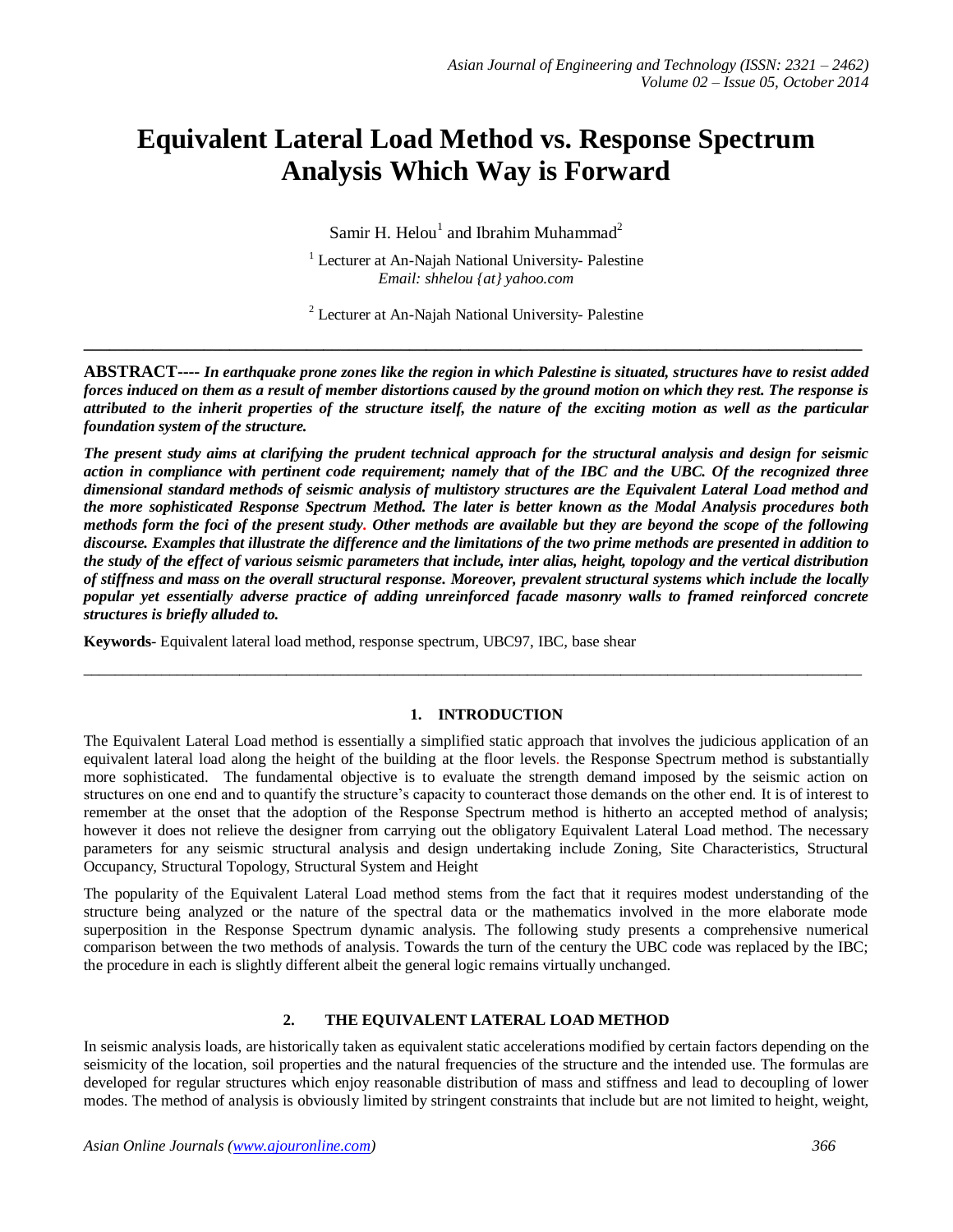occupancy and the relevant seismic zone category. In such a procedure, once the base shear is evaluated for a certain structure its vertical distribution along the height of the structure is accomplished in a manner that resembles the first mode of a vertical cantilever. The scenarios where this logic is applicable are limited to the following:

- Structures in design category A
- Structures in Seismic Design category B and C except for light framed structures
- For regular structures that have a period  $<$  3.5 T<sub>s</sub> and are in design category D, E and F
- For irregular structures in D, E and F but with horizontal irregularity type 2, 3, 4 and 5 and T < 3.5 T<sub>S</sub>.
- In irregular structures in Seismic Design Category D, E, and F but with vertical irregularities of type 4, 5a and 5b and  $T < 3.5$  T<sub>s</sub>.
- Light framed construction in occupancy I & II, more than 3 stories high, occupancy III & IV, more than 2 stories high and regular light frame structures with  $T < 3.5$  T<sub>s</sub> in Seismic Design Category D, E, and F.

In accordance with the IBC, the necessary data pertaining to the seismic action include the Seismic Importance Factor, I and Structural Occupancy, the Mapped Spectral Response Accelerations  $S_S$  and  $S<sub>1</sub>$ , the Site Class, the Spectral Response Coefficients,  $S_{Ds}$  and  $S_{D1}$ , the Seismic Design Category, Seismic Response Coefficient, Cs and the Response Modification Factor.

Based on UBC97, the base shear is calculated by the following formula

$$
V = \frac{c_v I}{RT} W \qquad UBC97 \quad 30 - 4
$$

But the total design base shear shall not exceed the following:

$$
V = \frac{2.5C_aI}{R}W
$$
 *UBC97* 30 - 5

The total design base shear shall not be less than the following:

$$
V = 0.11C_a I W \qquad \qquad UBC97 \quad 30-6
$$

In addition, for seismic zone 4, the total base shear shall not also be less than the following:

$$
V = \frac{0.8ZN_vI}{R}W
$$
 *UBC97* 30 – 7

The period is calculated

$$
T = C_t(h_n)^{\frac{3}{4}}
$$

Where:

Z= seismic zone factor,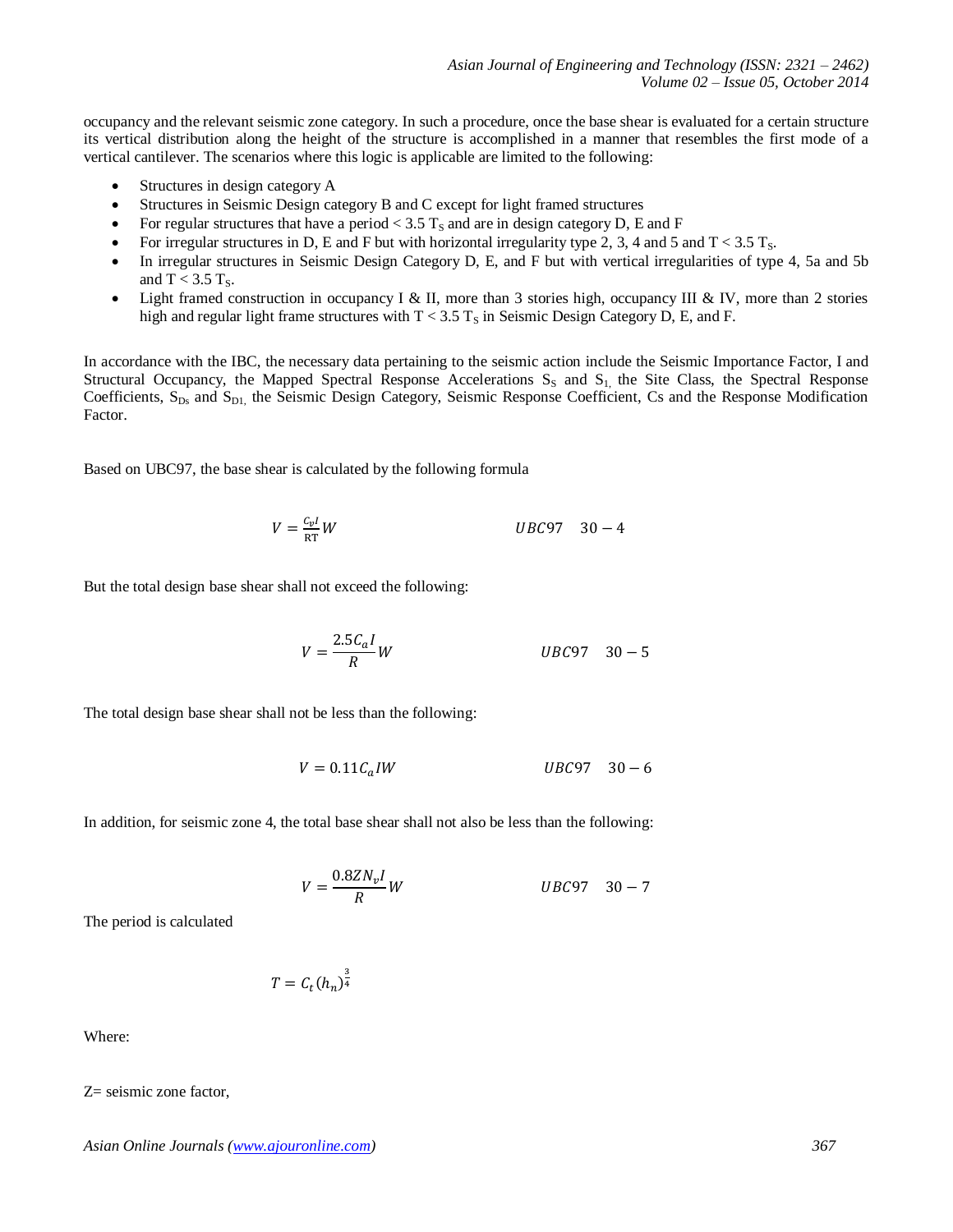I= importance factor,

- R= numerical coefficient representative of the inherent over strength and global ductility capacity of lateral force resisting systems,
- $C_a$ =acceleration seismic coefficient,
- $C_v$ = velocity seismic coefficient,
- $N_v$ = near source factor,
- W = the total dead load and portions of other loads
- $C_t$ = 0.0731 for reinforced moment resisting frame and  $h_n$  is the height in meters.

Once the base shear is quantified the lateral distribution follows after determining an additional force applied at the top when certain conditions exist. This addition force, Ft shall be determined from the formula:

 $F_t = 0.07TV \le 0.25V$  for  $T > 0.7$  seconds

$$
F_t = 0.0
$$
 for  $T \le 0.7$  seconds

Therefore the total base shear, V is:

$$
V = F_t + \sum_{i=1}^{n} F_i
$$

$$
F_x = \frac{(V - F_t)w_x h_x}{\sum_{i=1}^{n} w_i h_i}
$$

Where:

 $F_x$  = design seismic force applied to level x

 $W_x$  = that portion of weight, W located at or assigned to level x

 $W_i$  = that portion of weight, w located to or assigned to level i

 $h_x$ ,  $h_i$  = height in meters above the base to level x and i

The storey shear is distributed in proportion of the stiffness of the supporting frames. The rather new IBC code specifies a significantly different procedure. It should be noted that in the static approach the formulations do not accommodate horizontal neither vertical irregularities

#### **3. THE RESPONSE SPECTRUM METHOD**

The Response Spectrum method is heavily based on computers and on improved structural analysis techniques. Here the force distribution is based on the natural modes of vibration. It is a more precise method and requires the determination of a Response Spectrum from measured seismic activity data. The Response Spectrum curve is a plot of the maximum spectral value versus period. The data of the seismic activity is reduced to the determination of a plot of seismic action versus natural frequency; this could be displacement; acceleration or velocity; however, the most typical is the acceleration. The plot has two characteristic periods; they are  $T_s$  and  $T_o$ . Detailed information from the structural model obtained from geometric decomposition gets coupled with the corresponding spectral values for each specific mode of vibration. In order to guarantee that the majority of the structural mass is included in the analysis; the code sets the acceptable mass participation at 90%. Independent results are combined to determine the general response of the overall structure. Since building structures enjoy closely spaced band of frequency values, the Complete Quadratic Combination method is given the edge over the SRSS.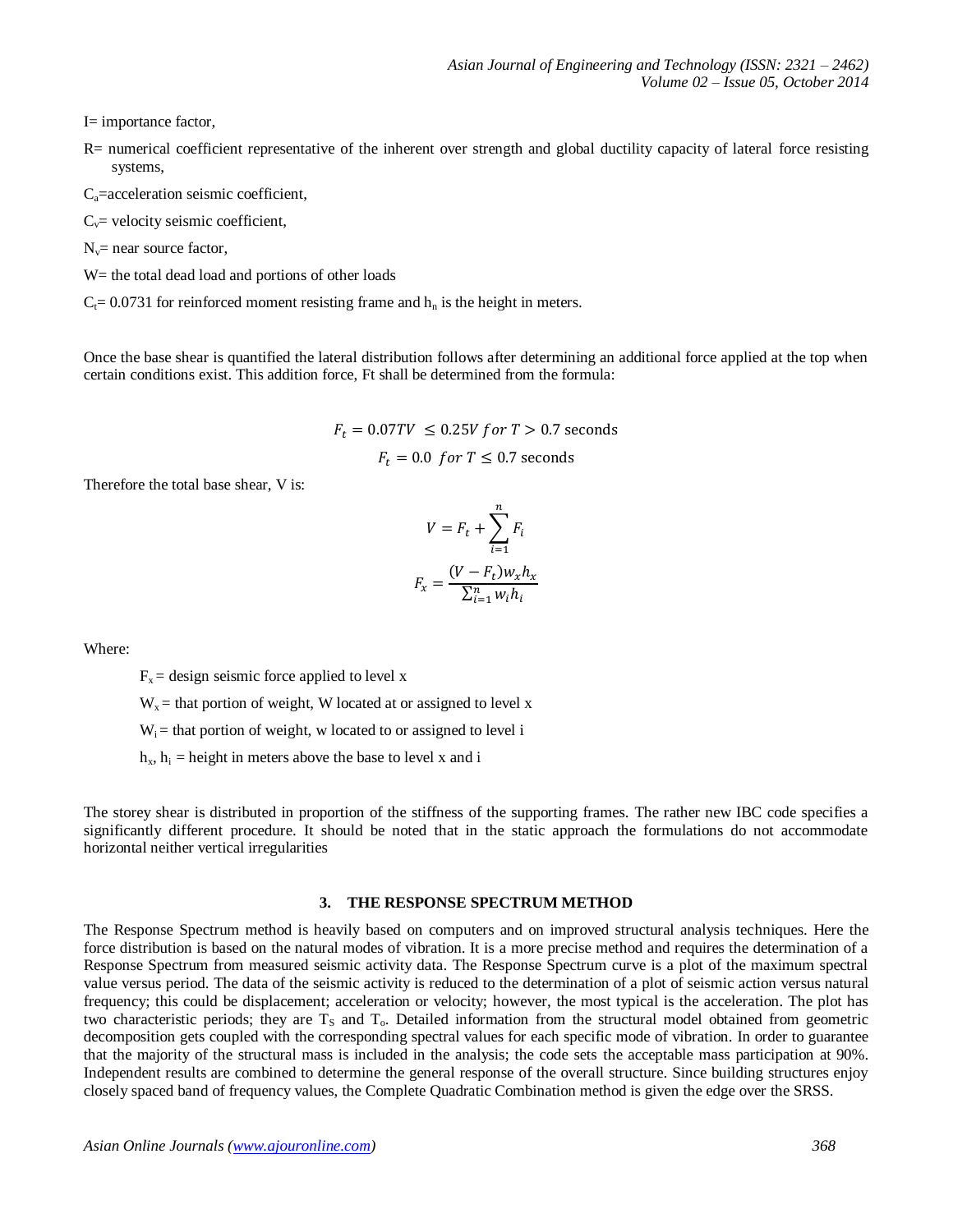The Response Spectrum is a function of period and damping ratio; it is developed for a single degree of freedom harmonic oscillator in order to develop equations for displacements, velocity and acceleration; the values are the maximum absolute values from the equations. It can be noticed that spectral acceleration drops exponentially with increasing period after leaving the plateau region, this means that for structures with low first frequencies the resulting spectral accelerations can be quite low. Structures with high fundamental frequencies fall either within the sharp initial linear region or within the plateau region.

The Response Spectrum procedure is obligatory for structures that are high in elevation with vertical or horizontal irregularity of stiffness, mass or geometry. These are some of the conditions that are clearly mentioned in codes of practice.

The following is the procedure briefly outlined:

- $\sim$  Determine S<sub>S</sub> and S<sub>1</sub> short period spectral acceleration and 1 second period spectral acceleration
- Determine Site Classification
- Based on  $S_S$  and  $S_1$  Determine site amplification coefficients  $F_a$  and  $F_v$  from ASCE 7-05
- $\sim$  Determine S<sub>MS</sub> and S<sub>M1</sub>
- $S_{MS} = F_a Ss$
- $-S_{M1} = F_v S1$
- Determine design  $S_{DS}$  and  $S_{D1}$
- Maximum considered earthquake spectral acceleration is reduced by  $1/3$
- $-S_{DS} = 2/3 F_a S_S$
- $-S_{\text{D1}} = 2/3 \text{ S}_{\text{M1}}$

Calculation of the Design Response Spectrum follows a standard procedure.

#### **4. THE MATHEMATICAL MODELS**

Two regular yet common framed reinforced concrete building are selected. Both have a 7 meter span and 3 bays in the Ydirection and a 5 meter span with 4 bays in the X-direction. The isometric view of the models is shown in Figures 1and 2; the structures are assumed to have a total fixity at base. However, one model is comprised of 5 identical floors while the other is comprised of 15. For comparison purposes the plans of the models are structurally modified in order to amplify the irregularity induced. The structures are modeled using Etabs Software of Computers and Structures Incorporation. The seismic data is selected in harmony with local geotechnical conditions. [Soil: soft rock, S<sub>c</sub> type in accordance with UBC 97 provisions. Site class C in accordance with IBC 2009. Zone factor  $Z = 0.2$  in UBC 97, C<sub>a</sub>= 0.24; C<sub>y</sub>= 0.32;  $\Omega$ = 2.8; R=5.5 Due to lack of a map of spectral accelerations of  $S_1$  and  $S_5$ , the following is assumed  $S_1 = 1.25$  Z;  $C_d = 4.5$ ;  $S_s = 2.5$  Z, and a 5% damping ratio [Amendment No. 3 to SI 413 (2009)].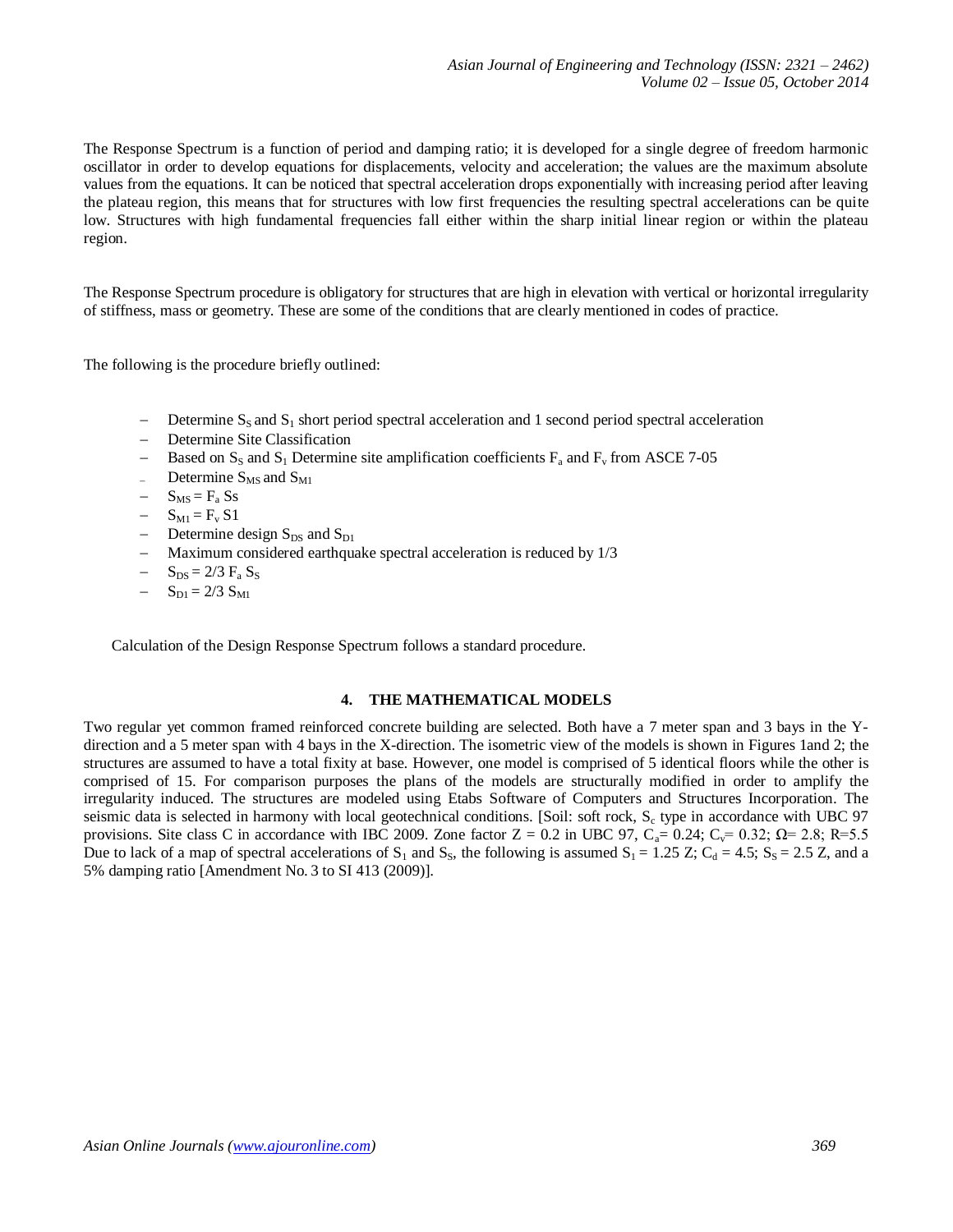



**Figure 1: The Irregular 5-Story Bldg. Figure 2: The Regular 5-Storey Bldg.**

With the above data and in accordance with the UBC procedure the following is obtained:

The period is given by:

$$
T = C_t(h_n)^{\frac{3}{4}}
$$
 = (0.0731)(5x3.5)<sup>0.75</sup> = 0.625 seconds

The base shear is:

 



V= 3243.7 kN

**Figure 3: Floor Lateral Deflection, 5-Storey Bldg Figure 4: Story Forces, 5-Storey Bldg**

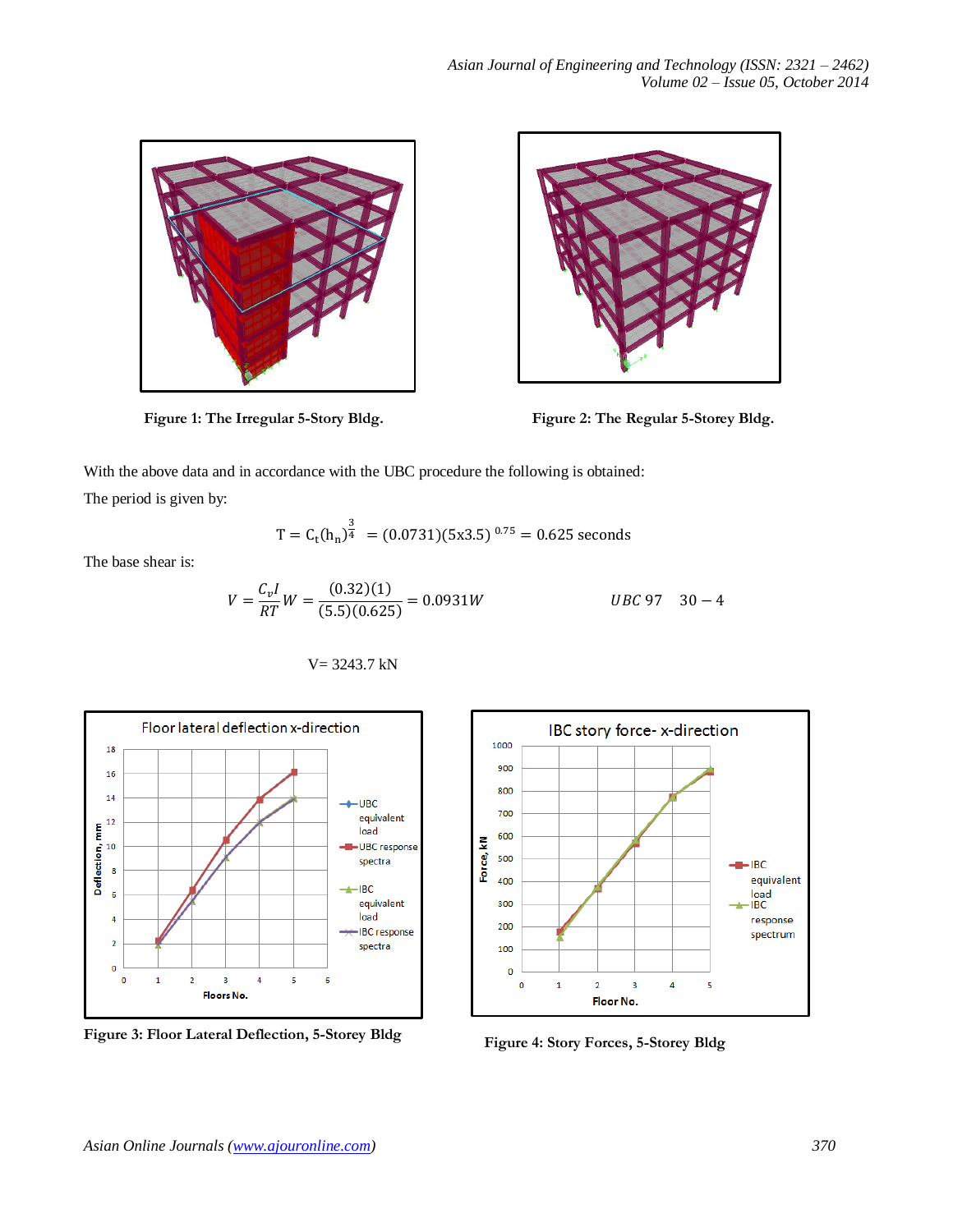

**5-Storey Irregular Bldg** 



For the 15-Storey regular the following and following similar calculations lead to the following in accordance with the UBC 97. The period is given by:

$$
T = C_t(h_n)^{\frac{3}{4}}
$$
 = (0.0731)(15x3.5)<sup>0.75</sup> = 1.43 seconds

The base shear is given by:

 

$$
V\!\!=0.0407\;x\;104523.75\!\!=\!\!4254kN
$$

However in accordance to the IBC

$$
T_a = C_t(h_n)^x = 0.0466(52.5)^{0.9} = 1.65
$$
 seconds  
ASCE 7 – 10 (12.8 – 7)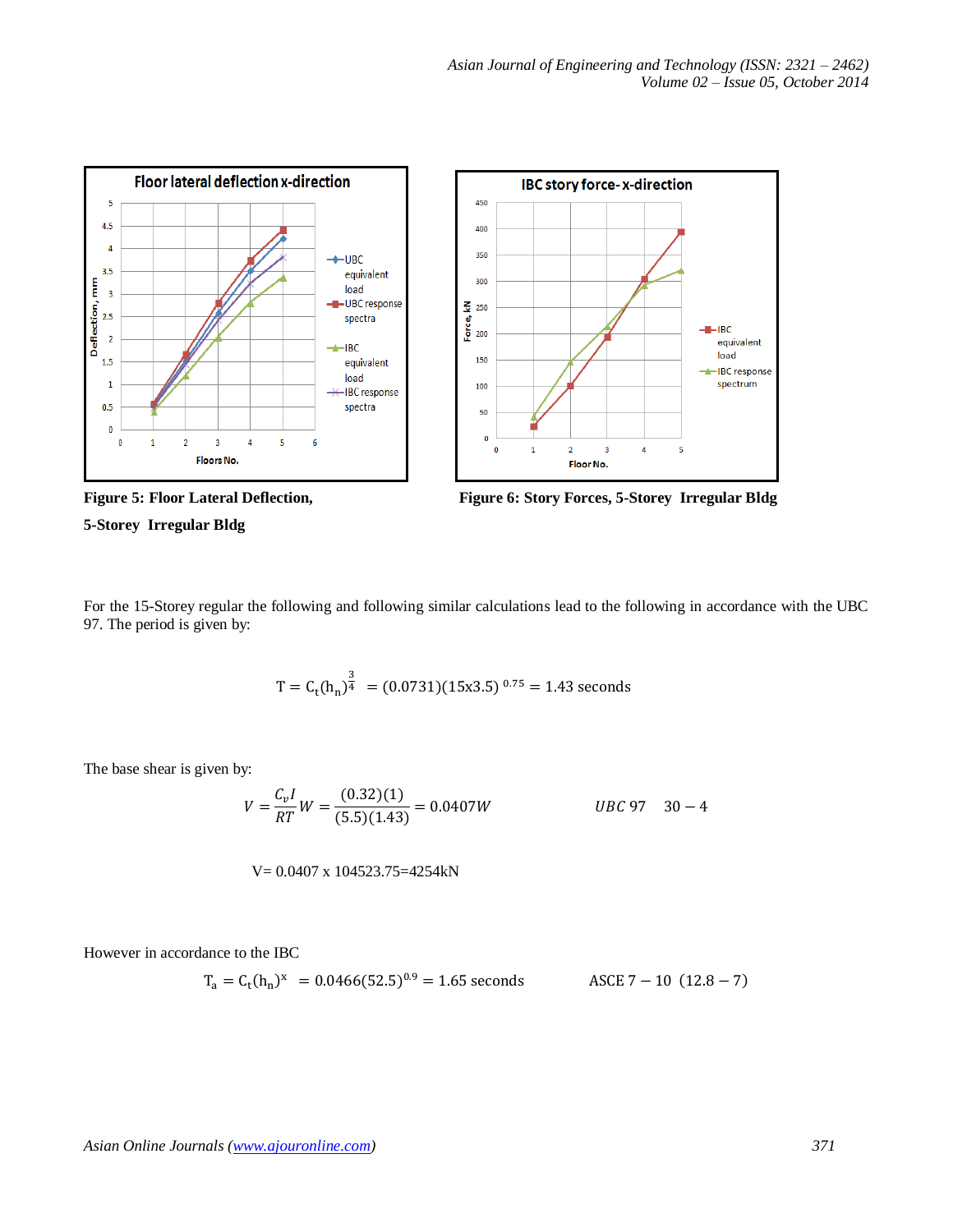

**Figure 7: Floor Lateral Deflection 15-Storey Regular Bldg.**



 **15-Storey Irregular Bldg.**



**Figure 8: Story Forces 15-Storey Regular Bldg. 15- Storey Regular Bldg.**



**Figure 9: Floor Lateral Deflection, Figure 10: Story Forces, 15-Storey Irregular Bldg.**

## **5. RESULTS AND CONCLUSION**

Scrutinizing the above figures that focus on the lateral deflection as an indicator of structural behavior it is easily observed that the Equivalent Lateral Load Method gives conservative results results relative to the Response Spectrum Method. This is manifested in both in regular and in irregular buildings albeit that the difference is more pronounced in the later. The order of difference increases substantially with increasing height. This observation is irrespective of irregularity. However the deviation is quickly amplified within the irregularity domain.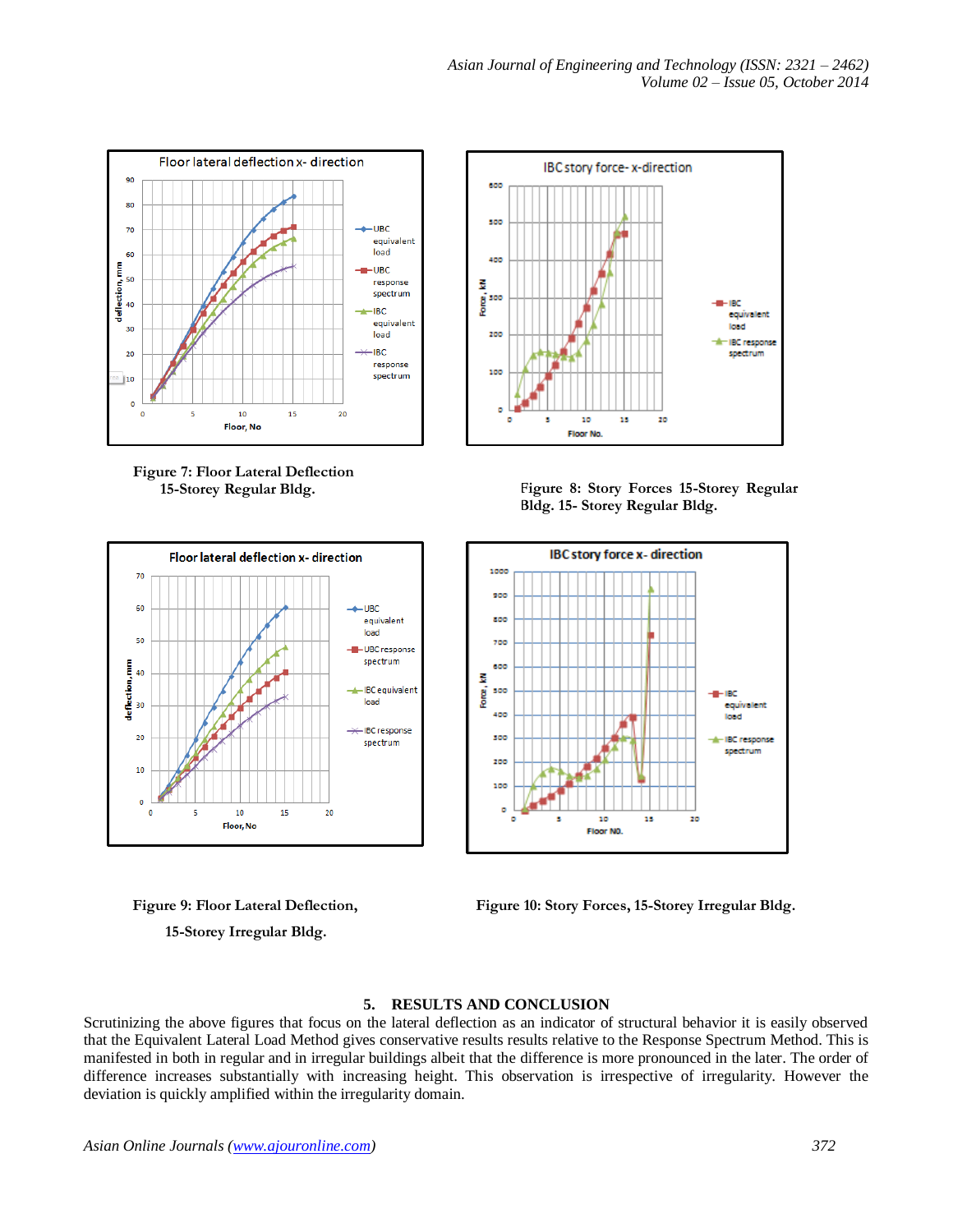Tables 1 to 4 below show the geometric decomposition results for the 4 different structures. Scrutinizing the geometric decomposition results which include mass participation, modal participation as well as the frequency distribution for the four models, it is noticed that in the 5-storey regular structure a 90% of the total mass is secured from the initial very few modes. Torsion modes have no significance. However, for the 5 story irregular structure the situation changes. Frequencies become spaced within a narrower band, more eigenvector are required to guarantee 90% modal mass participation and the torsion modes become of considerable significance. This implies that for irregular structures there is no predominant mode signifying that the inertia force is well distributed over a number of vibration modes.

The question therefore is never which way to go in seismic analysis and design undertakings. Since the static analysis is an obligatory initial step then the question amounts to whether to continue with the elaborate dynamic analysis. This is indeed necessary, as has been shown above, even in the case of symmetric structures but of increased elevation. Furthermore, plan symmetry is not the important matter, because unsymmetrical floor plans may be brought closer to regularity with judicious distribution of shear walls. Another attribute to consider is the closeness of the eigenvalues. For irregular structures these are narrowly spaced. Finally it is to be noted that masonry infill walls have an adverse effect of lowering the fundamental frequency while shear walls wisely located help tone the system to behave closer to a regular one. Masonry walls add mass with little, if an, contribution to stiffness.

| Mode | Period   | UX      | UY      | UZ |
|------|----------|---------|---------|----|
| 1    | 1.193648 | 0       | 83.2225 | 0  |
| 2    | 1.08944  | 83.945  | 0       | 0  |
| 3    | 0.9543   | 0       | 0       | 0  |
| 4    | 0.380425 | 0       | 10.3853 | 0  |
| 5    | 0.352391 | 10.2205 | 0       | 0  |
| 6    | 0.307236 | 0       | 0       | 0  |
| 7    | 0.213645 | 0       | 4.0126  | 0  |
| 8    | 0.20265  | 3.7436  | 0       | 0  |
| 9    | 0.175414 | 0       | 0       | 0  |
| 10   | 0.145962 | 0       | 1.8358  | 0  |
| 11   | 0.142349 | 1.6315  | 0       | 0  |
| 12   | 0.121737 |         | 0       | 0  |

**Table 1: The Case of the 5-Storey Regular Structure Table 2: The Case of the 5-Storey Irregular Structure**

| Mode | Period   | UX      | UY      | UZ |
|------|----------|---------|---------|----|
|      | 0.986037 | 27.1231 | 28.8366 | 0  |
| 2    | 0.588376 | 42.4655 | 28.7159 | 0  |
| 3    | 0.357902 | 3.9435  | 4.0019  | 0  |
| 4    | 0.250577 | 6.633   | 18.7326 | 0  |
| 5    | 0.198518 | 1.3068  | 0.9122  | 0  |
| 6    | 0.163069 | 11.9233 | 9.2425  | 0  |
| 7    | 0.137487 | 0.8899  | 0.9292  | 0  |
| 8    | 0.111909 | 0.1754  | 0.2088  | 0  |
| 9    | 0.097563 | 2.053   | 2.4887  | 0  |
| 10   | 0.089108 | 1.9082  | 3.6474  | 0  |
| 11   | 0.080365 | 0.8123  | 0.7935  | Ō  |
| 12   | 0.070824 | 0.0393  | 0.0674  | Λ  |

| Mode | Period   | UX      | UY      | UZ |
|------|----------|---------|---------|----|
| 1    | 3.463663 | 0       | 83.5087 | 0  |
| 2    | 3.163478 | 83.4518 | 0       | 0  |
| 3    | 2.70096  | 0       | 0       | 0  |
| 4    | 1.088422 | 0       | 8.0963  | 0  |
| 5    | 0.993782 | 8.4615  | 0       | 0  |
| 6    | 0.849938 | 0       | 0       | 0  |
| 7    | 0.623896 | 0       | 3.288   | 0  |
| 8    | 0.566168 | 3.3069  | 0       | 0  |
| 9    | 0.497197 | 0       | 0       | 0  |
| 10   | 0.442182 | 0       | 1.7431  | 0  |
| 11   | 0.403697 | 1.6881  | 0       | 0  |
| 12   | 0.354162 |         | ٥       | 0  |

**Table 3: The Case of the 15-Storey Regular Structure Table 4: The Case of the 15-Storey Irregular Structure**

| Mode | Period   | UX      | UY      | UZ |
|------|----------|---------|---------|----|
| ı    | 2.758852 | 25.7397 | 34.4477 | 0  |
| 2    | 2.225406 | 44.9144 | 26.7901 | 0  |
| 3    | 1.189814 | 2.6553  | 8.4536  | 0  |
| 4    | 0.983758 | 5.2725  | 7.6902  | 0  |
| 5    | 0.622555 | 8.3816  | 6.1001  | 0  |
| 6    | 0.541208 | 0.7901  | 1.2724  | 0  |
| 7    | 0.398217 | 0.8633  | 0.844   | 0  |
| 8    | 0.289971 | 0.3117  | 0.2817  | 0  |
| 9    | 0.286246 | 2.8416  | 3.0861  | 0  |
| 10   | 0.27288  | 2.077   | 3.9307  | 0  |
| 11   | 0.236729 | 0.2999  | 0.329   | 0  |
| 12   | 0.19334  | 0.253   | 0.2074  | ٥  |
|      |          |         |         |    |